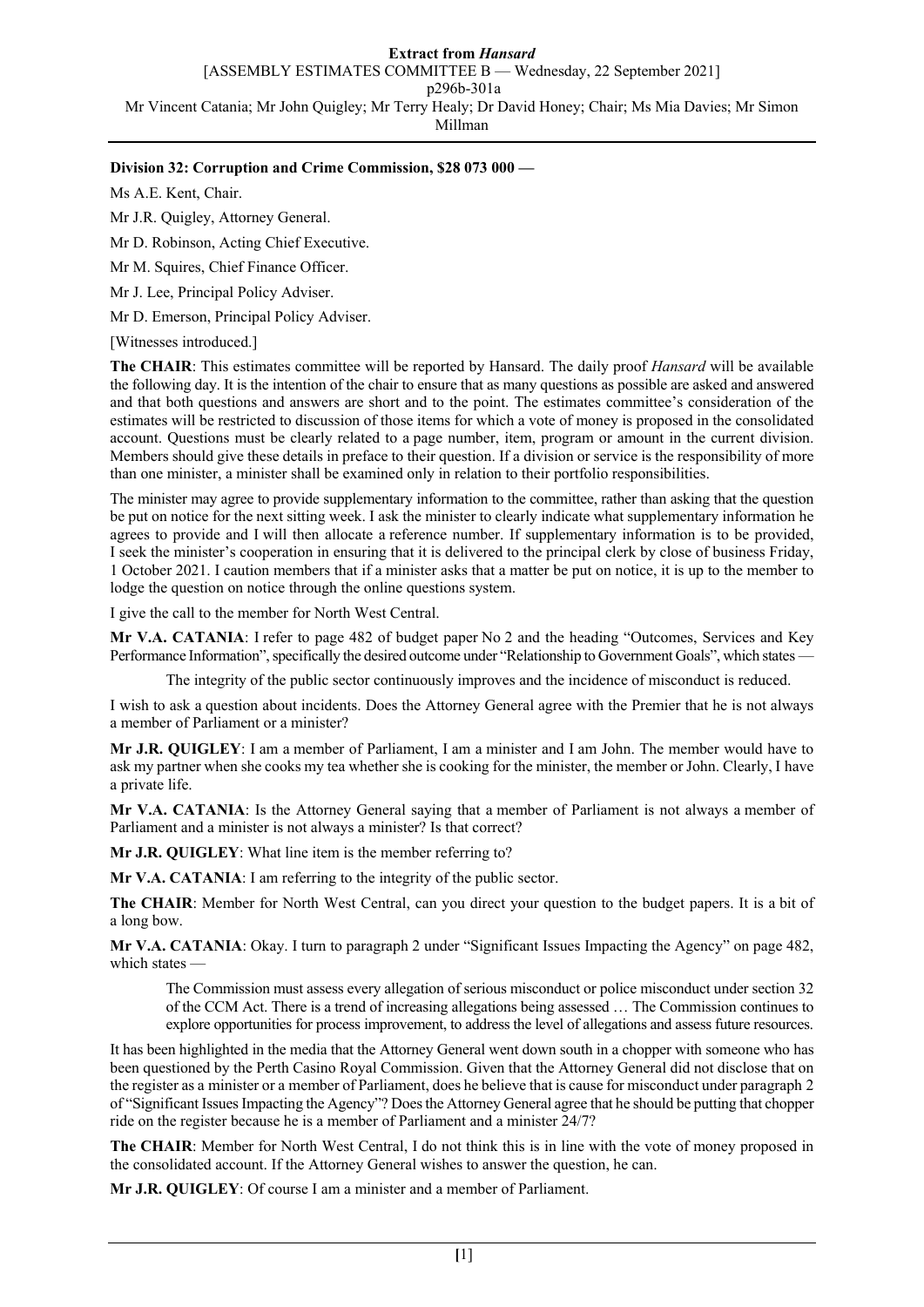## **Extract from** *Hansard*

[ASSEMBLY ESTIMATES COMMITTEE B — Wednesday, 22 September 2021]

p296b-301a

Mr Vincent Catania; Mr John Quigley; Mr Terry Healy; Dr David Honey; Chair; Ms Mia Davies; Mr Simon

Millman

**Mr V.A. CATANIA**: Is the Attorney General a full-time minister and a full-time member of Parliament? The Premier has clearly said that he is not.

**The CHAIR**: Member for North West Central, do you have another question?

**Mr V.A. CATANIA**: I have a further question. Does the Attorney General agree with the Premier's statement that he is not a member of Parliament full time or a minister full time?

**The CHAIR**: Member for North West Central, do you have another question?

**Mr T.J. HEALY**: This is important.

**Mr V.A. CATANIA**: I agree. The Attorney General is in charge of the CCC.

**The CHAIR**: Member for North West Central!

**Mr V.A. CATANIA**: Is the Attorney General a full-time member of Parliament or a full-time minister?

**The CHAIR**: Member for Cottesloe, would you please ask your question.

**Dr D.J. HONEY**: I refer to the service summary on page 482 of budget paper No 2, volume 2, and the line items "Assessing All Allegations of Serious Misconduct Received" and "Investigating Allegations of Serious Misconduct". Can the Attorney General explain the approval process for undertaking covert means of investigation, for example, wire taps?

**Mr J.R. QUIGLEY**: By "wire taps", does the member mean telephone intercepts?

**Dr D.J. HONEY**: Yes, or other electronics.

**Mr J.R. QUIGLEY**: That is provided for in the legislation and a federal warrant is required.

**Dr D.J. HONEY**: Does that require the approval of the Attorney General?

**Mr J.R. QUIGLEY**: No. Approval is required by a Federal Court judge, but I do not even know when they go to the Federal Court judge.

**Dr D.J. HONEY**: Can the Attorney General confirm whether he and the Premier can be investigated for serious misconduct under the Corruption and Crime Commission Act as per these line items?

**Mr J.R. QUIGLEY**: Anyone in public office in Western Australia can be investigated.

**Dr D.J. HONEY**: I note that the WA chief casino officer stood aside when a close relationship with Crown executives was revealed. Does the Attorney General see any similarity between that officer resigning and the issue that the Attorney General clearly has a close relationship with a senior Crown officer? At that time, Crown was being investigated by the New South Wales government and it was highly predictable that that officer would be required to be investigated in Western Australia as well. Does the Attorney General see that as a potential conflict of interest?

[5.30 pm]

**Mr J.R. QUIGLEY**: Where is the line item?

**The CHAIR**: Member for Cottesloe, this is not in line with the intent of the consolidated account.

**Dr D.J. HONEY**: It relates, on page 482, to —

- 1. Assessing All Allegations of Serious Misconduct Received
- 2. Investigating Allegations of Serious Misconduct

**Mr J.R. QUIGLEY**: That is true. We can look at that, but it is not down to a cross-examination of a particular person or a particular instant case as to whether the Corruption and Crime Commission should have been looking at this person or that person. This is a budget debate we are having, as to whether there has been sufficient allocation —

**The CHAIR**: I will take further questions in line with the consolidated account, member for Cottesloe.

**Dr D.J. HONEY**: Attorney General, in all other sessions I have participated in, the minister answers questions of a general nature, and this question goes to the function of the CCC and the fact that the Attorney General has participated in an expensive helicopter ride with someone who was a senior officer of an organisation that was being investigated in New South Wales, and there was a high likelihood would be required to be investigated in Western Australia, and that the Attorney General would play some role in that investigation. That is why I am asking the question.

**The CHAIR**: Member for Cottesloe, the Attorney General has already answered that question.

**Mr V.A. CATANIA**: I refer to page 482, service summary 2. It is noted that there is increasing number of allegations of serious misconduct being assessed, but a recent report tabled by a standing committee expressed concerns —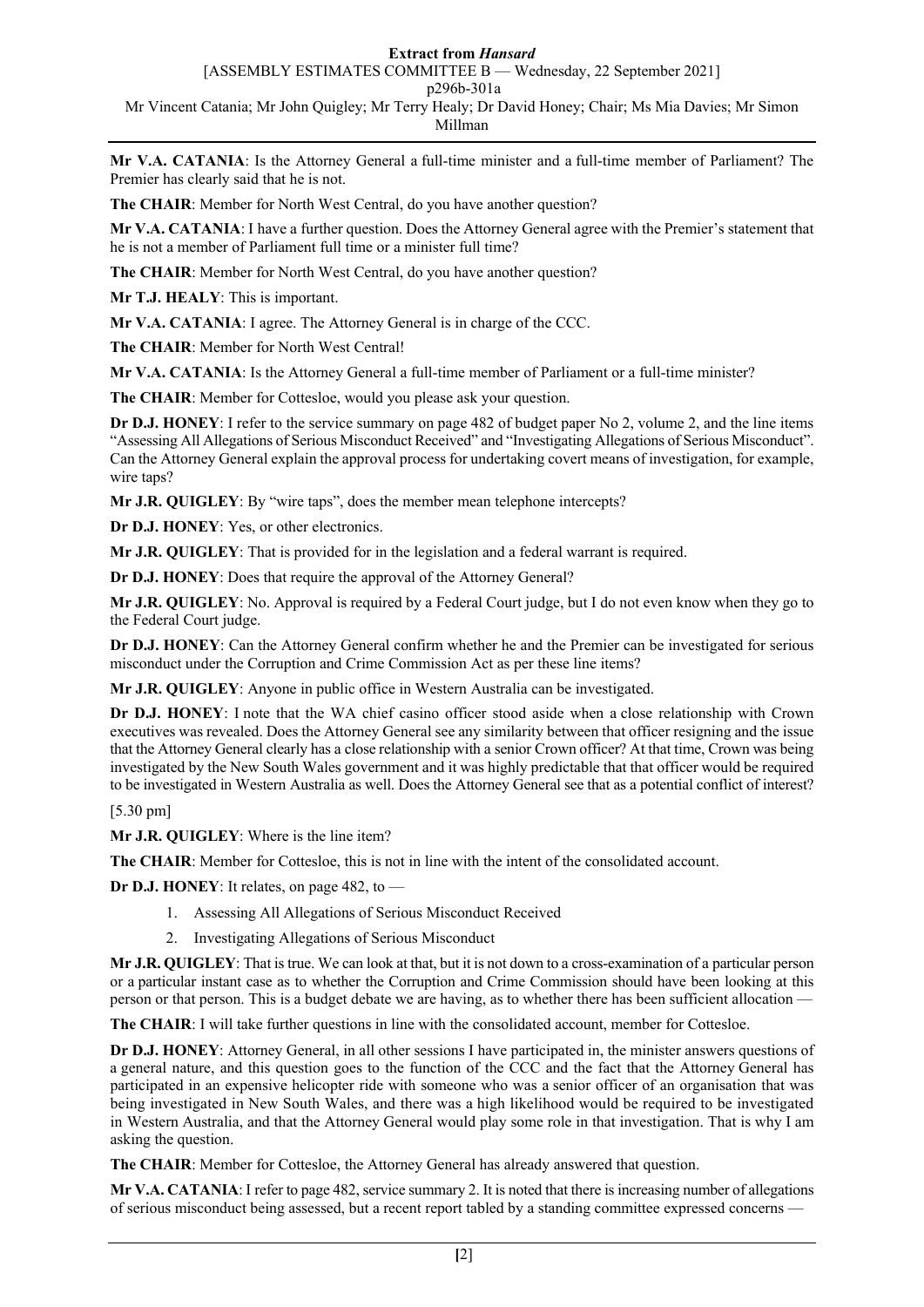**Mr J.R. QUIGLEY**: Sorry, a recent report tabled by —

**Mr V.A. CATANIA**: Under "Service Summary", number 2. It is noted that increasing numbers of allegations of serious misconduct are being assessed, and a recent report tabled by a standing committee expressed concerns that only two per cent of allegations of excessive force by police are fully investigated. What is being done to address this?

**Mr J.R. QUIGLEY**: To address an improvement in assessing allegations?

**Mr V.A. CATANIA**: Only two per cent of allegations of excessive force by police are fully investigated.

**Mr J.R. QUIGLEY**: I will refer the question to the chief executive officer.

**Mr D. Robinson**: There are a couple of issues there. First of all, the commission has limited resources in terms of its investigative function. We only have the ability to conduct a small number of investigations each year into use-of-force matters by police and other agencies, but it is a significant issue for us, and we regularly conduct investigations into those matters. The other work that the commission does in relation to use-of-force matters—and we have increased the number of matters that we deal with in this way—is oversighting closely how Western Australia Police Force deals with allegations of use of force. We have increased the number of matters that we closely oversight in that area as a way of bolstering our oversight of police use-of-force matters, in particular.

**Mr V.A. CATANIA**: I refer to page 483 and the "Employees (Full-Time Equivalents)" line under the heading "Assessing All Allegations of Serious Misconduct Received". The Attorney General will be aware that the commissioner's appointment expired last year. At that time, he was remunerated, in accordance with the Corruption and Crime Commission Act, at the same rate of allowances as a Supreme Court judge. When he was reappointed earlier this year, he was no longer a judge because he was over the age of 70, so he was no longer entitled to that payment level. What is the current remuneration of the commissioner, and how is it calculated?

**Mr J.R. QUIGLEY**: Just as the member has outlined: in accordance with the act. Every commissioner who is appointed is no longer a Supreme Court judge. Every commissioner, before they get a commission, resigns as a Supreme Court judge, so the commissioner who has been reappointed has been reappointed under the terms of the legislation, which was an uplift in the remuneration to the commissioner legislated by then Premier Barnett and Attorney General Mischin. The commissioner is remunerated in accordance with their rules.

**Mr V.A. CATANIA**: Is the Attorney General able to disclose the remuneration of the Corruption and Crime Commissioner?

**Mr J.R. QUIGLEY**: That was disclosed when the last bill went through. I forget the remuneration of a Supreme Court judge, offhand, and Miss Stampalia is not with us at the moment. But the member can take it as read that it is in accordance with the act, as legislated by Mr Barnett and Mr Mischin.

**Ms M.J. DAVIES**: I refer to page 482 and the line "Number of allegations received" in the table under "Outcomes and Key Effectiveness Indicators". Is it reasonable to have a budget target of 5 000 when the target for 2020–21 was the same but the actual was 7 190?

**Mr J.R. QUIGLEY**: I think it is, but I will let the chief executive officer, Mr Robinson, answer that question.

**Mr D. Robinson**: The number of allegations that we receive is something that has grown over a number of years. Through the life of the commission we have consistently had an increase in the number of allegations received. We had a quite significant increase over the last financial year, as illustrated in the budget papers. The question of whether that is an appropriate target for us to maintain is something that we are considering. One of the issues for us is that the targets are developed around the resources we have available at the time when we make the decision about what the target should be, so that will be something we will have to look at in future. We are looking at some process improvements to try to address the increasing number of allegations we receive each year.

**Ms M.J. DAVIES**: Just on a point of clarification, was the last part of the sentence that the commission is looking to try to reduce the number of allegations?

**Mr D. Robinson**: No, looking at process improvements in terms of how we deal with the allegations.

**Dr D.J. HONEY**: I refer to "Investigating Allegations of Serious Misconduct" on page 484. The net cost of service does not change substantially from 2019–20 to 2020–21. Across the metropolitan area over the last couple of years we have seen, for example, murders and shootings in public. It seems that bikie crime is, in fact, escalating dramatically. One of the original reasons the CCC was set up was to look into gang violence. I am wondering whether that budget reflects the seriousness of the effort that is required to prosecute those matters in relation to gang violence. I am surprised; I have looked at a whole heap of agencies over the last day and three-quarters, and it would seem to me that the increase in expenditure for this important agency is minimal and barely keeping pace with inflation.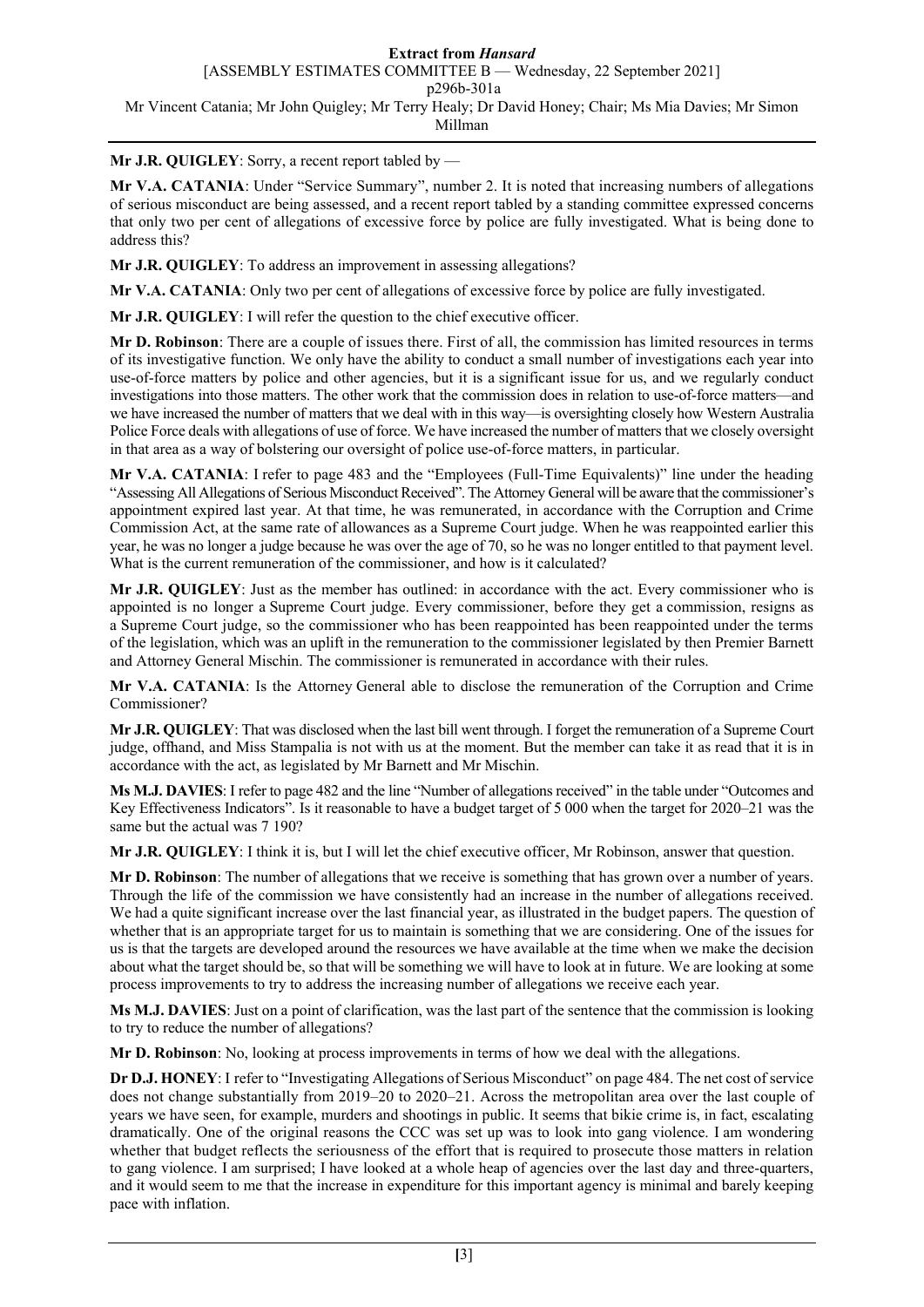#### **Extract from** *Hansard*

[ASSEMBLY ESTIMATES COMMITTEE B — Wednesday, 22 September 2021]

p296b-301a

Mr Vincent Catania; Mr John Quigley; Mr Terry Healy; Dr David Honey; Chair; Ms Mia Davies; Mr Simon

# Millman

**Mr J.R. QUIGLEY**: Firstly, just to disabuse the member of one idea, the CCC does not prosecute anyone.

**Dr D.J. HONEY**: Yes, but it investigates.

**Mr J.R. QUIGLEY**: The member asked what resources it has to prosecute this.

**Dr D.J. HONEY**: Well, to investigate. It was a slip of the tongue.

**Mr J.R. QUIGLEY**: The member used the word "prosecute".

**Dr D.J. HONEY**: I am grateful to the Attorney General for alerting me to that, but I meant investigating.

[5.40 pm]

**Mr J.R. QUIGLEY**: Secondly, the police are the investigators into most crime, overwhelmingly, in relation to the matters the member raised. Sometimes the police seek the assistance of the CCC in relation to hearings. But on any criminal activity, the first investigators are the police, and, in that regard, we have supplied 1 000 extra. We have to be congratulated, and I congratulate myself and the government for doing that.

**Dr D.J. HONEY**: The CCC appears to have devoted considerable resources to investigating some allowances of some members of Parliament. What resources in the CCC budget have been allocated to investigating organised criminal activity in motorcycle gangs?

**Mr J.R. QUIGLEY**: I will hand that over to the chief executive officer, bearing in mind that we cannot disclose any operations against anyone.

**Dr D.J. HONEY**: I am not asking for that—just in relation to the budget, what has been spent on it.

**Mr D. Robinson**: There are two parts to that answer. The first part is in relation to the Corruption and Crime Commission's organised crime powers. Those powers can be used only on application from the WA Police Force. As the Attorney General outlined earlier, if we receive an application from WA police, the police can use certain powers of the commission to assist them in their investigations. We have had very few of those applications over the life of the commission. The second way in which we can investigate or consider the sorts of matters the member was talking about is through the unexplained wealth function, whereby the commission can conduct investigations into wealth acquired by individuals who may be associated or involved with organised crime.

**Dr D.J. HONEY**: Can the Attorney General enlighten me on whether the CCC has participated in any investigation of organised criminal activity by motorcycle gangs in the last 12 months?

# **Mr J.R. QUIGLEY**: No.

**Dr D.J. HONEY**: Does the Attorney General not find that somewhat surprising? We have seen the most horrendous level of violence from organised motorcycle gangs in the city, including a public execution at the Perth Motorplex. My understanding of the history of the CCC was that one of the original reasons it was set up was to investigate organised crime. Is the Attorney General surprised?

**Mr J.R. QUIGLEY**: It was to investigate crime. It does not say "organised crime".

**Dr D.J. HONEY**: No; it was done in direct response to escalating issues of criminal motorcycle gangs when it was originally formed. Is the Attorney General surprised that the CCC has not participated in any investigations?

**Mr S.A. MILLMAN**: That is not what he said.

**Dr D.J. HONEY**: That is exactly what he said.

**Mr S.A. MILLMAN**: You asked him if he could tell you and he said, no.

**The CHAIR**: The Attorney General can hold his own.

**Mr S.A. MILLMAN**: He is just wrong.

**The CHAIR**: Member for Cottesloe, can you please address the question.

**Dr D.J. HONEY**: I am addressing the question, if the members beside me can stop interrupting me. Does the Attorney General find it surprising that the CCC is not participating —

**Mr S.A. MILLMAN**: Madam Chair —

**Mr V.A. CATANIA**: Point of order, Madam Chair, the peanut gallery to the left of us keeps interrupting the member for Cottesloe.

**Mr S.A. MILLMAN**: Call members by their names, mate—point of order!

**The CHAIR**: Member for Cottesloe, please continue with your question.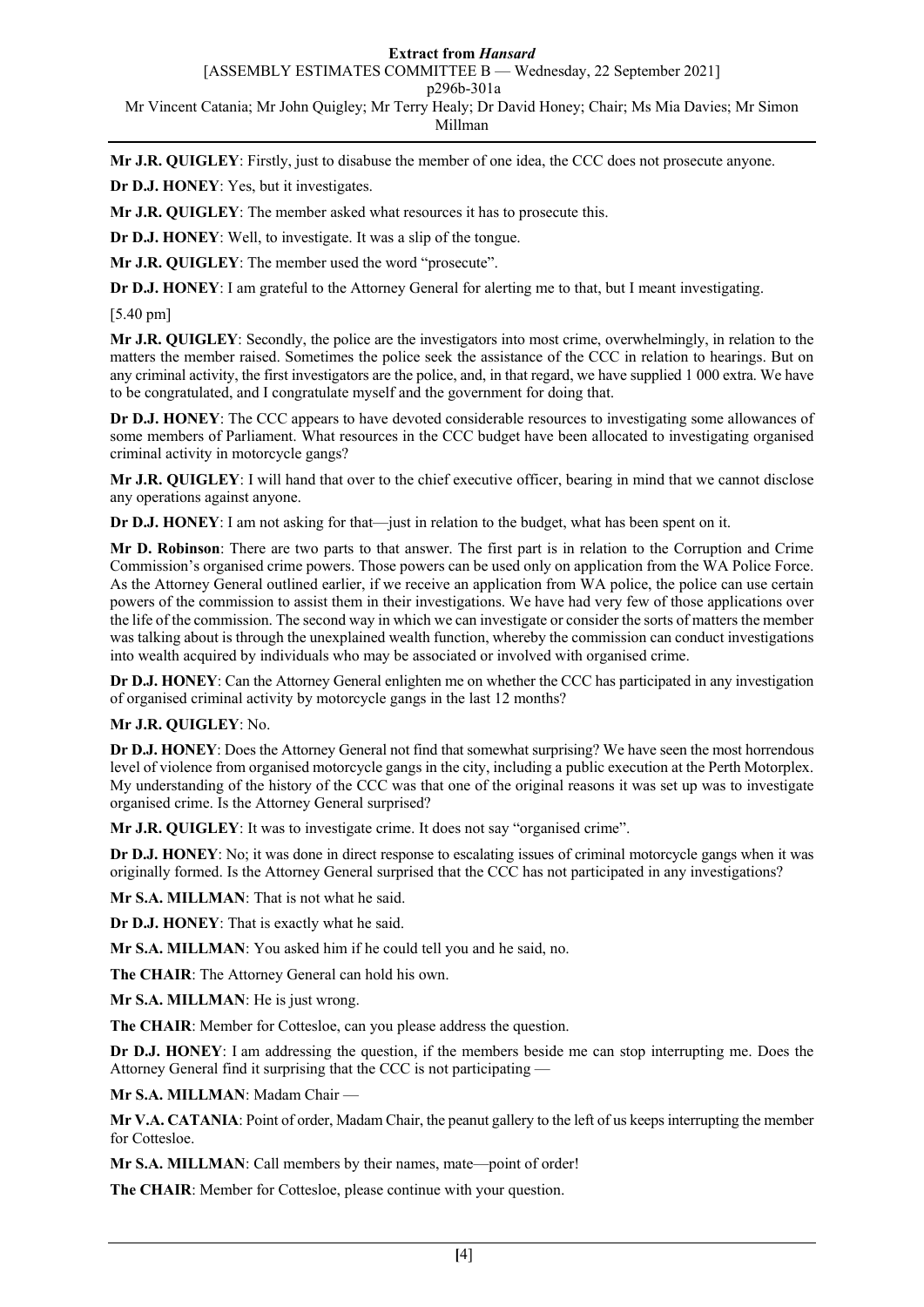# **Extract from** *Hansard* [ASSEMBLY ESTIMATES COMMITTEE B — Wednesday, 22 September 2021] p296b-301a Mr Vincent Catania; Mr John Quigley; Mr Terry Healy; Dr David Honey; Chair; Ms Mia Davies; Mr Simon Millman

**Dr D.J. HONEY**: Thank you very much, Madam Chair, I am really anxiously trying to do that. Is the Attorney General surprised that the CCC is not participating and has not participated in any investigations of criminal motorcycle gangs or activity in the last 12 months?

**Mr J.R. QUIGLEY**: I will tell the member what does surprise me: he has the temerity to ask that question when for months and months his party held up the anti-consorting legislation that the police urgently needed before last summer to crack down on organised crime; to crack down on bikie gangs. It was passed by this house and held up in the other place. When his party gave an undertaking to treat it as an urgent bill and get it through before the summer, it would not do it, yet he sits here and asks whether I am surprised that the CCC has not acted of its own volition. It does not receive complaints of crime; it receives complaints of serious misconduct and crime. The member for Cottesloe referred to the Motorplex shooting. What a wonderful job the Western Australia police did in cracking it. We cannot wait for that case to get to court to find out the lengths the police went to. They did a fantastic job, when we think about it, in a matter of a few weeks. I will not mention any particular operation but it was this government that legislated to give the CCC the power to investigate unexplained wealth. The investigation of unexplained wealth, which is being used, disrupts all criminal activity, especially organised crime, as it digs at their profits.

**Dr D.J. HONEY**: It is my clear understanding based on the answer his adviser gave to him that the CCC is not participating in any investigations of criminal motorcycle activity or gangs. Is that true?

**Mr J.R. QUIGLEY**: I am not going to answer that question. I am not going to flag to any sector of criminality that the CCC or other agencies might be looking at. They are criminals. They are the one percenters. I will not tell them anything.

**Mr V.A. CATANIA**: Is the Attorney General briefed by the CCC on investigations that it is conducting?

**The CHAIR**: Can you tell me which —

**Mr J.R. QUIGLEY**: Am I briefed by the CCC?

**Mr V.A. CATANIA**: I am following up on investigations that the CCC is conducting.

**Mr J.R. QUIGLEY**: Rarely, but, for example, if it seeks a freezing order, usually the court requires it to give an undertaking to pay damages if it goes wrong, so the CCC will write to me and inform me that it is giving an undertaking of up to, so in that sort of case I would know there was something. The only other time I have been briefed—because you have to get a section 95 clearance for the commissioner to release the information—was when Jim Chown held up the reappointment of Mr McKechnie. I asked for a briefing on what sort of and how many investigations were on foot and what was being held up. I was not briefed on the insides of the investigation but I was given an overview and I gave to the other chamber of this Parliament an overview of the disruption that was being caused by Mr Chown.

**Ms M.J. DAVIES**: I refer to page 482 under "Outcomes, Services and Key Performance Information", and the government goal of safe, strong and fair communities and services that are provided by the CCC. Can the Attorney General provide me with advice on whether a breach of ministerial standards would qualify for an investigation by the CCC—for example, a minister who accepted a helicopter ride with a key witness of a royal commission?

**The CHAIR**: Leader of the Opposition, this question has been asked and answered. Next question, please.

**Mr V.A. CATANIA**: The Attorney General can answer that.

**The CHAIR**: Would you like to answer that question or shall we move on?

[5.50 pm]

**Mr J.R. QUIGLEY**: Not particularly, but I will say this: in relation to private hospitality or transport undertaken for private purposes, during private time that is what occurred. As the member for Cottesloe noted, it occurred at a time before the other passenger in the said helicopter was before the royal commission and before the commencement of the royal commission in Western Australia. It was 10 months ago; it was in December that Tim Hammond's party was. It was a private helicopter ride, private time and private function. The member is asking whether this matter should be investigated by the CCC.

**Ms M.J. DAVIES**: I have a further question because the Attorney General asked whether I was asking about that. That is not actually what I was asking. I asked would a breach of ministerial standards qualify for investigation by the CCC, and I gave that as an example.

**Mr J.R. QUIGLEY**: I will defer to the chief executive officer, but I am not aware that the failure to record anything in a ministerial code of conduct—the obligation to report—comes within the ambit of the CCC.